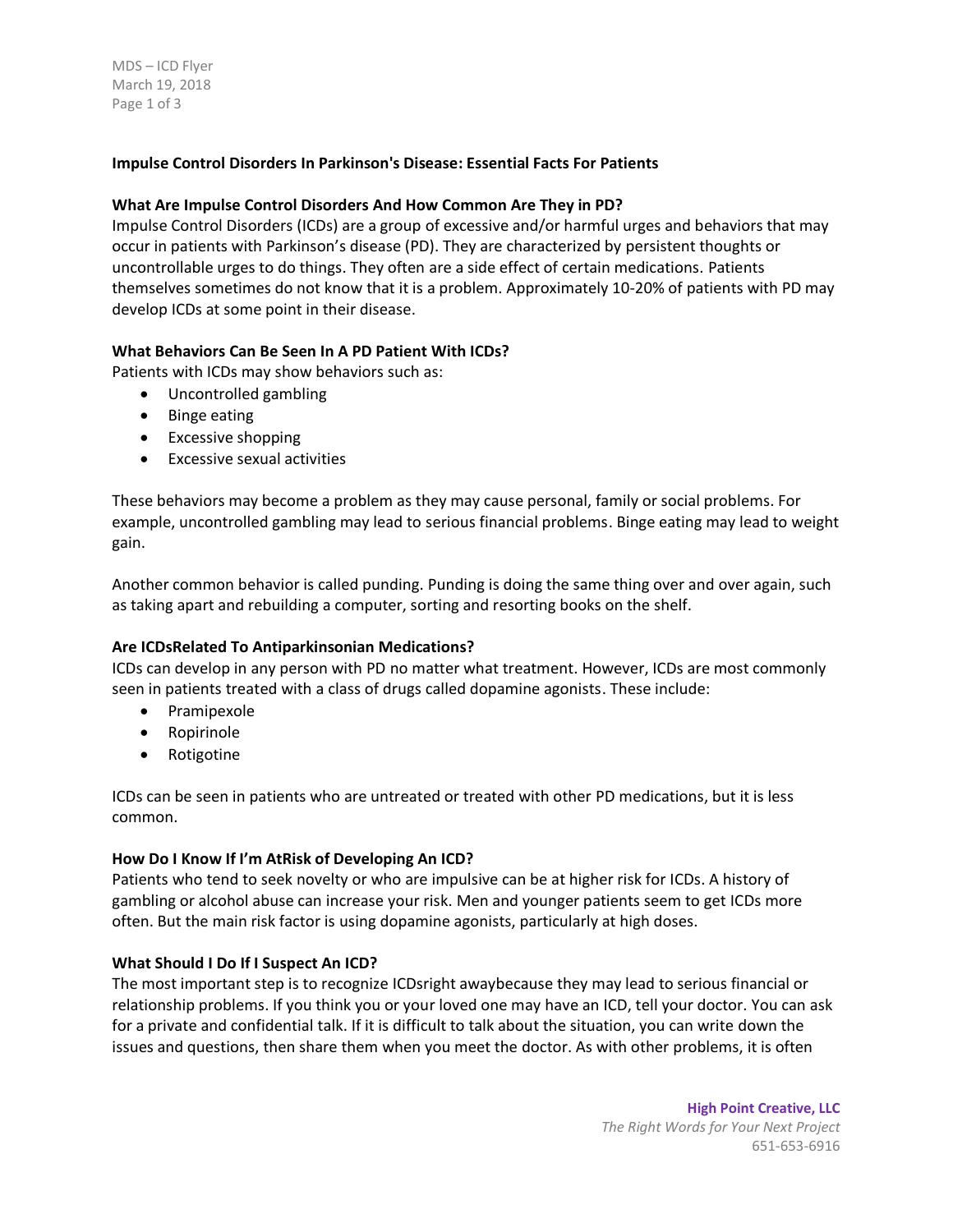MDS – ICD Flyer March 19, 2018 Page 2 of 3

helpful to have your partner, caregiver, friend or relative come with you to your doctor visit. They can helpyou find ways to overcome the situation.

Sometimes patients who are experiencing ICDs may not be aware of them or their consequences. Patients may also keep ICDs secret. That is why it is very important forcaregivers and family members to work together with healthcare professionalsto identify and monitor an ICD

## **Can ICDsBe Treated?**

Yes, ICDs can be treated. First, your doctor can adjust your PD medication. Reducing or stopping a dopamine agonistoften helps. You should not stop taking or change your PD medication without getting medical advice. Unless the ICD is very severe, making medication changes gradually will help avoid making motor symptoms worse. In some cases, stopping dopamine agonist therapy suddenly can lead to withdrawal symptoms such as:

- **•** Anxiety
- Depression and apathy
- Fatigue
- Sleep disturbances
- **•** Generalized pain

Talk with a qualified mental health professional if there is also depression or other mood disorders. In some cases, psychiatric medications can help.

Overcoming ICDs can be challenging, but you can identify strategies that work best for you. Remember to stay open and have regular communication with your healthcare professionals and caregiver.

Copyright © 2018 International Parkinson and Movement Disorder Society (MDS). All rights reserved.